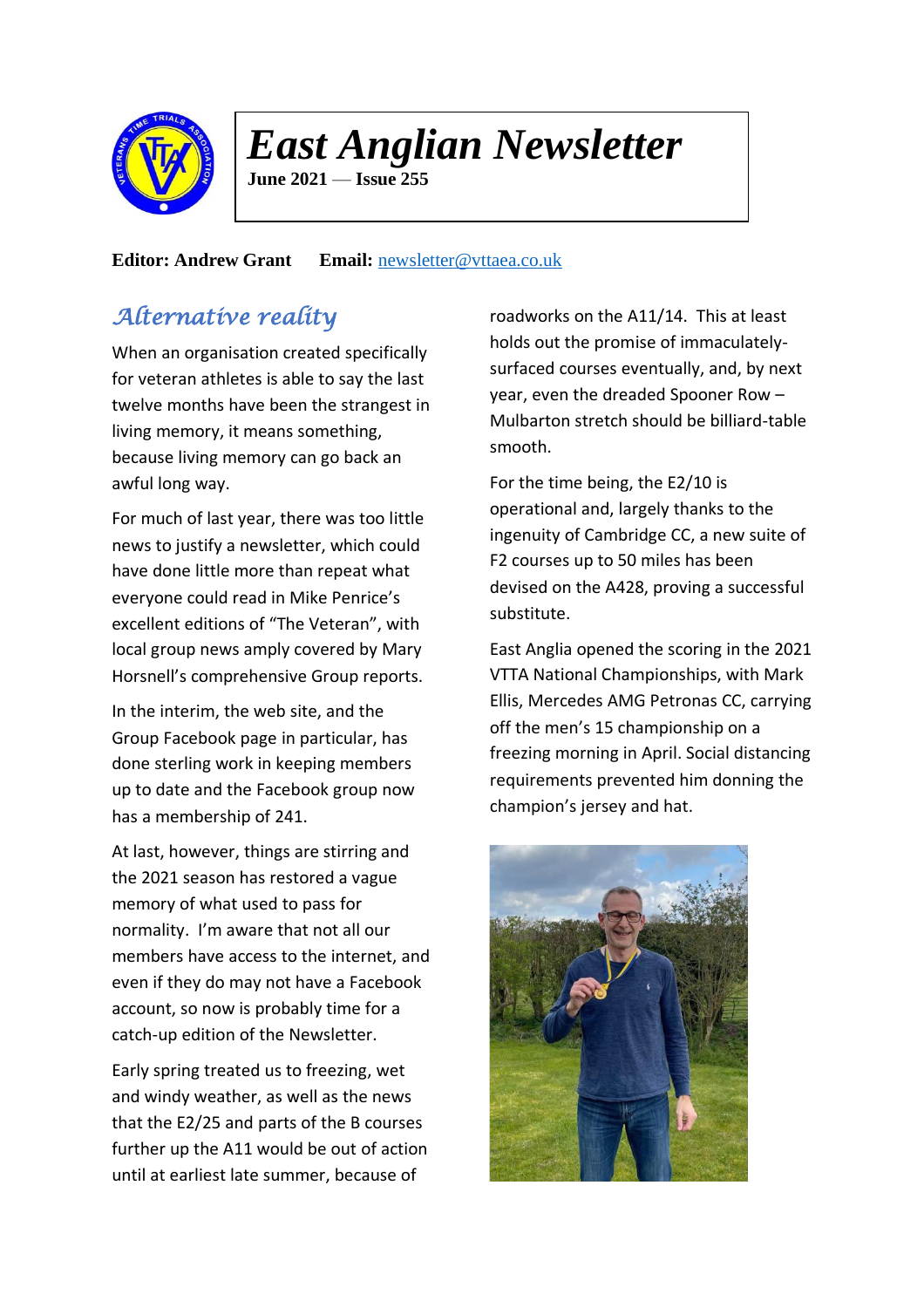The Group's programme of events got under way on Saturday 10<sup>th</sup> April with the E2/10 in wet, windy and cold mood for the first Group 10 of the year and the Charlie Clift Shield, last competed for in 2019.

As current holder, I was very happy to pass it on to anyone brave (crazy?) enough to ride in those conditions, which a surprising number were. My bike stayed in the car.

Andy Beaman made an excellent job of his debut as an event organiser and I have never seen marshals so mob-handed at Four Went Ways. You were all heroes and deserve our warmest gratitude - with the emphasis on warmth.

Winner on actual and standard with an indecently quick 19:45 was CC Islington's Ronnie Stone, seen below riding too fast for Davey Jones' shutter speed (or maybe Davey was just shivering uncontrollably).



The destination of the Charlie Clift Shield, for Best on Standard by an EA Group member in the first Group 10 of the year, was decided, with 44 -year-old Louise

Robinson (Essex Roads CC) generating a plus of 6:43 from her time of 22:09, an outstanding ride in the conditions. Pity Full Moo Cycling's Mike Skillings, though, with a PB of 21:24 at 62 years of age, falling short of Best on Standard by just one second.

*Thanks to Davey Jones for the photo.*



John Golder, as he so often does, conjured up the best weather of the season so far for the East Anglia Group Circuit 25 on Saturday 17th April, with temperatures nudging double figures but a moderate NNE drift depriving the triangular Stetchworth-based E33/25 (euphemistically described as "sporting") of any true tailwind.

Nonetheless, times were swift, with actual fastest on the day going to precocious 20 year-old Sam Painter, (TBW23 Stuart Hall Cycling P/b Trainsharp) in 52:54. *(picture, Davey Jones*). It was a day for youth. Fastest woman was VC de Londres' 17-year-old Flora Perkins in 1:1:45.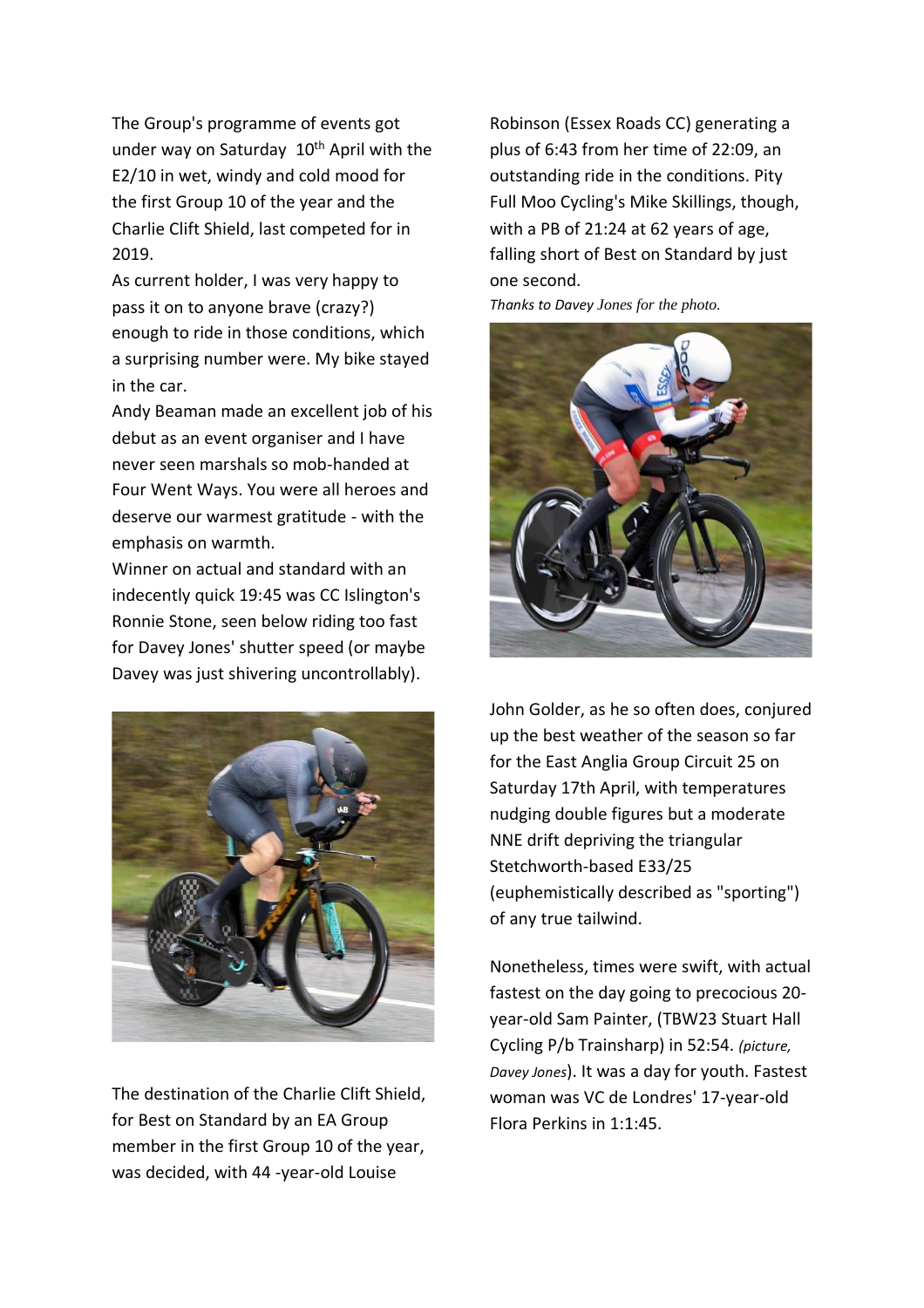#### *Sam Painter*



Victory in the road bike competition, part of the Aerocoach 2021 series, went to Matthew Saward, Athlon CC, in an impressive 57:12, whilst the fastest woman was Judy Brown of Newmarket Cycling & Tri club, who recorded 1:9:03.

The two-up competition was won in 55:45 by Barnabas Purbrook and Kenneth Henning of Nuun-Sigma Sport-London RT Les Filles Racing Team (aren't some club names a mouthful these days?)

Best on Standard and winner of the Stourvale Shield, was Cambridge CC's Andy Grant, (under pressure from his son, who'd earlier done a "58" in the road bike event) with 57:48 at 67 years of age, which gave him a plus of 15:15 and over two minutes' margin. He also led Martin Reynolds (2nd on standard) and Chris Dyason, to the team award.

John Golder's second 2021 promotion in a row, the fabled Leo 30, incorporating the East Anglian VTTA 30, was banished by roadworks from its regular recordbreaking home on the E2. Not to be thwarted, and despite a cold and strong northerly crosswind, it proved the speed potential of the brand-new 30 mile variant of the F2, with a gift downhill start from the flyover above the A428 between Caldecote and Cambourne, before three laps of the fast F2A/10. *(all photos, thanks to Stuart Field)*

In the main event, 27 year-old George Fox, (below) doing a great advertising job for George Fox Cycling Solutions, edged out by just 2 seconds previous winner Matt Smith (Drag2Zero) who was giving him 16 years and was easily fastest veteran on actual.

Ian Greenstreet and Rachael Elliot suffered a rare tandem defeat by Glen Taylor and Mark Arnold, whose 58:28 gave them the win by 20 seconds.



Despite indifferent conditions, youth and age alike set new records.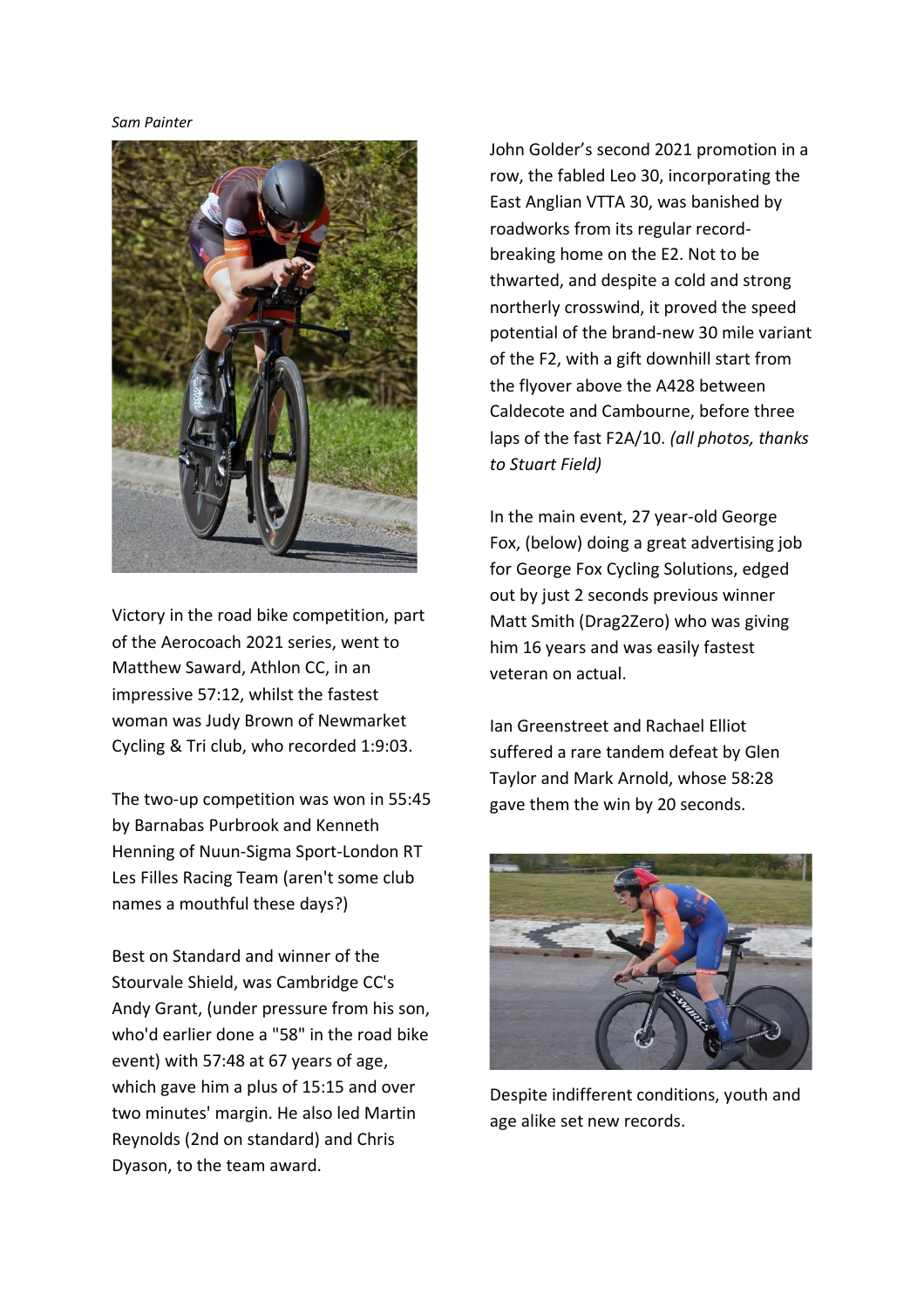Bethany Spencer of Kettering CC set a new junior women's record of 1:16:03 and rounding off the list of record-breakers was Chelmer's redoubtable Pete Horsnell, laying down a new mark of 1:37:26 for all the other 91-year-olds to aim at. Pete didn't, however, make it into the Chelmer CC's team of the Harding brothers and Ian Cardy which took team honours.



Fastest woman and fastest overall on standard was Angela Carpenter (A3crg) maintaining the Leo 30's habit of setting new records with 1:5:57 for a new 52 yrs VTTA age record. Close behind her was East Anglia's Jackie Field (CC Ashwell) *(below)* with a new 56yrs record of 1:08:59.



The H F Neville 30 mile Cup went to fastest man on standard and fastest East Anglia Group rider on standard, Cambridge CC's Andy Grant, who took his second group trophy in a row with 1:04:38 and, with Martin Reynolds and Chris Dyason, secured a second successive team win on standard for Cambridge CC.

More National Age records fell to East Anglia Group members in the ECCA 50 on the brand-new F2/50 with Andy Grant (*below, photo Davey Jones*) setting a new mark for 68-year-olds in 1:48:45.



In the same event, Jackie set a new 56 yrs record of 1:55:33 and Peter established a first-ever 91-year-olds' time of 2:49:26.

Competition returned yet again to the F2 for the Cambridge CC 15 on 30<sup>th</sup> May and brought yet another clutch of age records.

Matt Smith got his revenge over George Fox over half the distance at which George had beaten him and set the third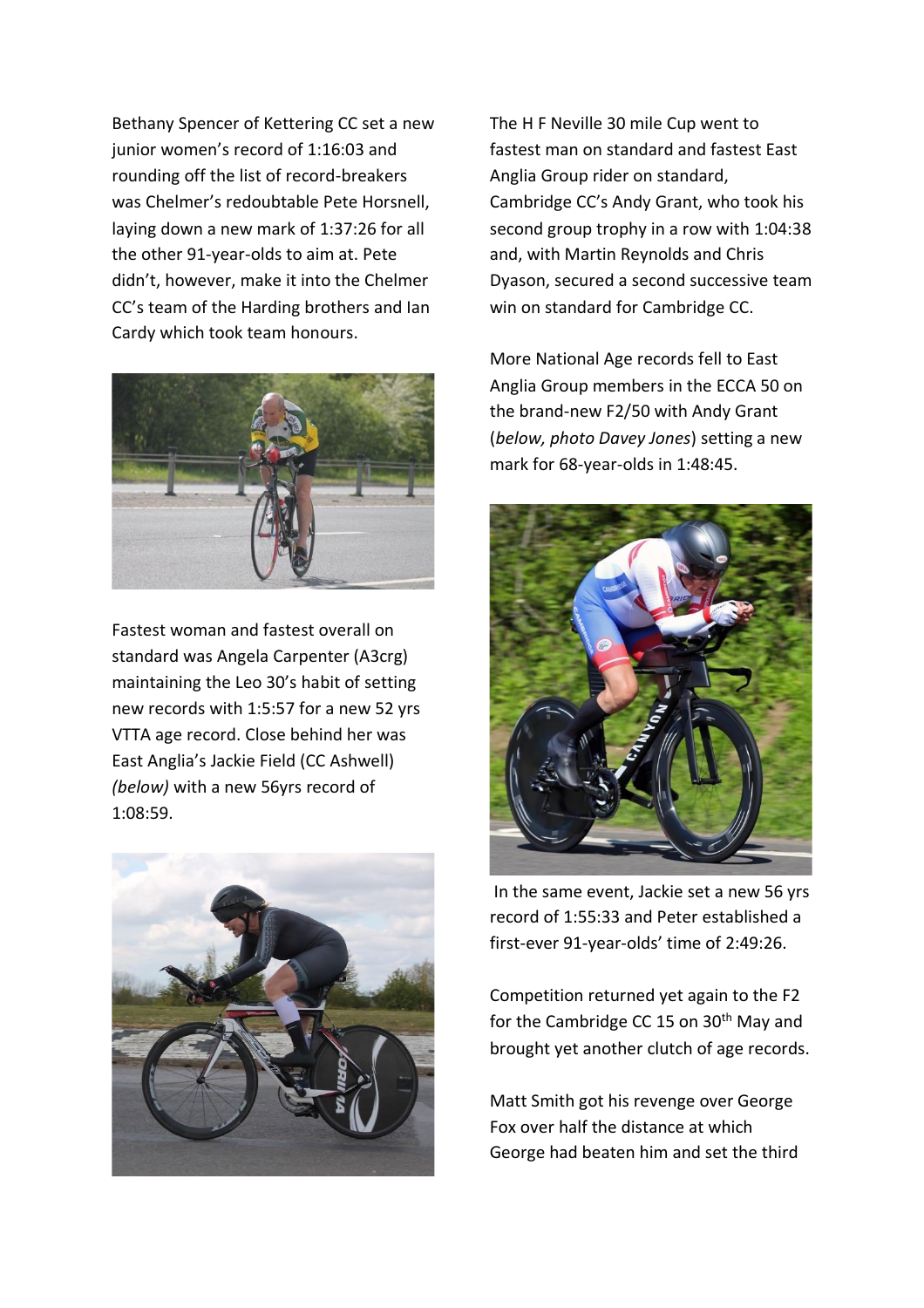fastest time ever at the distance with an astonishing 27:44, a record for 43-yr-olds.



*Matt Smith; photo Stuart Field*

It was the fastest of many, with VTTA National records set by Tim Hood (60) 30:40; Andy Grant (68) 31:36, Jackie Field (56) 33:21, Jennifer Clegg (67) 36:59, tandemists Glen Taylor/Mark Arnold (99) 28:18, Andrew & Catherine Hutchinson (114) 33:02 and John Swanbury/Kate Churchill (136) 35:34 (all subject to checking).

### *Departures and Farewells*

Sadly, over the last 18 months, we have lost some old friends.

**Ted Wells 1927 - 2020**. It was with great sadness that we learned in mid-September of the death of Ted Wells, who passed away aged 93. Ted was a stalwart of Cambridge CC and local cycling and was turning out, well into his nineties, to help and time keep for club tens as late as last year.

Many club members wrote in with memories of how welcoming and supportive he was of new riders to the club. He was a formidable cyclist himself and still holds an East Anglia age record

for the 12 hours (set in 1993 when he was 66).



In December, we were shocked to hear of the death of **Ian Mackenzie, 1946 – 2020** Southend Wheeler and committed trike exponent, who was a longstanding committee member and had only recently stood down as the very capable organiser of our annual luncheon and prize presentation. A full obituary and appreciation of Ian appeared in the March 2021 edition of "The Veteran".



At the time of writing, news has just come in of the passing of Honorary Life Member **Eddie Fone** at the age of 93. Eddie was Records Secretary of our group for many years.

A member of Norwich ABC, in the early 1950s he was a regular top-ten finisher riding in Marlboro' AC colours.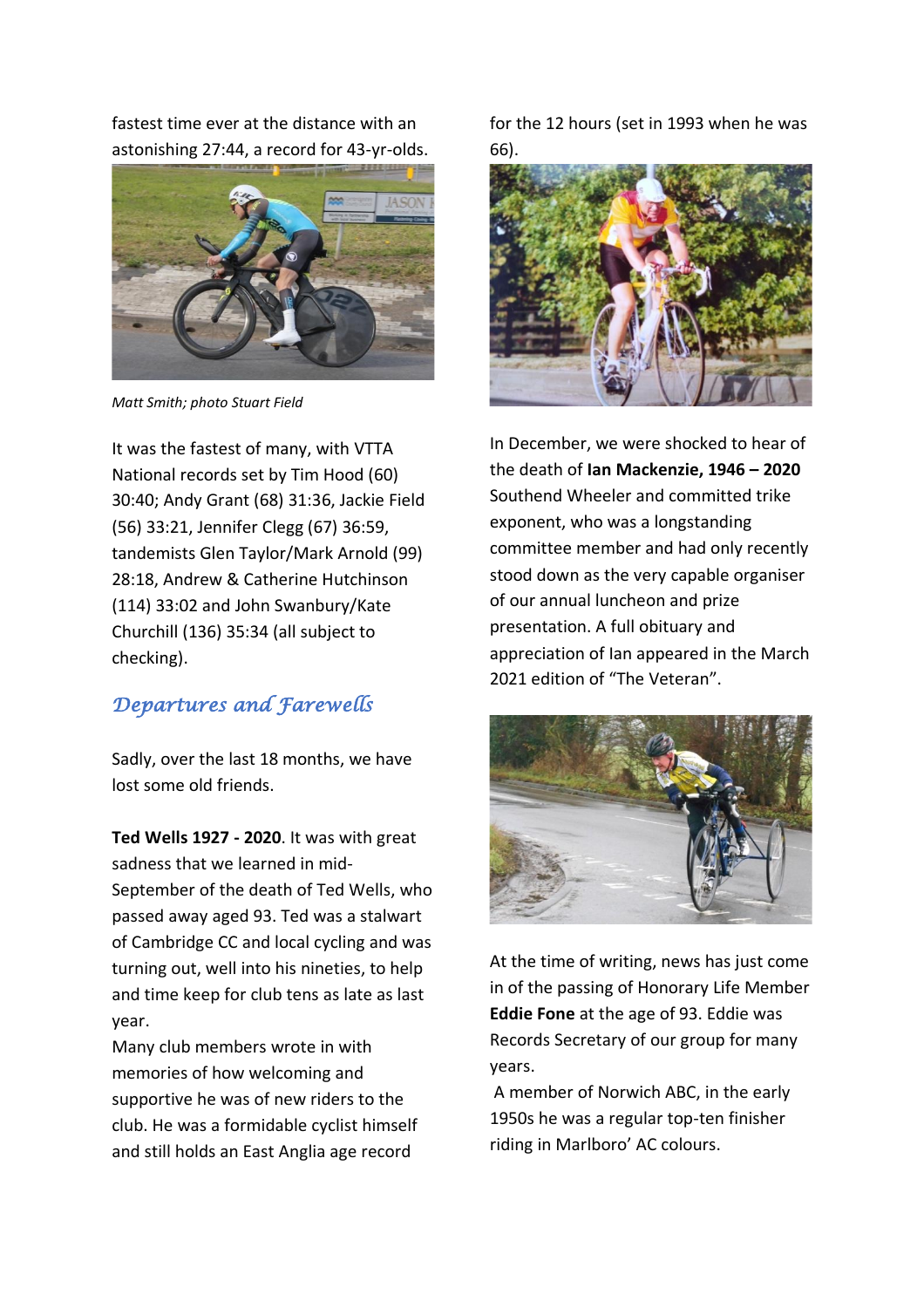Resident in East Norfolk by the 1980s, he was a frequent breaker of age-records. In an Essex Roads event in September 1997 he set a VTTA National Age Record for 70 yrs at 25 miles of 58:46 and the following year, defied increasing age to set the 71 yrs mark at the lower figure of 57:35.



## East Anglian VTTA organisers NEED YOU! i,



**Below is a list of the remaining Group events for 2021. Please choose at least one Group event of at which you are able to help in 2021– more than one if you possibly can and email the organiser directly, to volunteer, with a copy to John Golder.** 

**Please note that this is an obligation which may be delegated if you are sufficiently duplicitous/ manipulative/ devious/ persuasive, so feel free to nominate spouses, sons, daughters, nephews, nieces, significant others, having first explained to them what delightful fun there is to be had standing next to a dual carriageway for two and a half hours.**

**Please remember:** *Any member who has not helped with the running of East Anglian VTTA events during the preceding three years may be rejected from entry in VTTA East Anglian events on E2 courses.*

**New members of the Group have an exemption to the end of their first calendar year.**